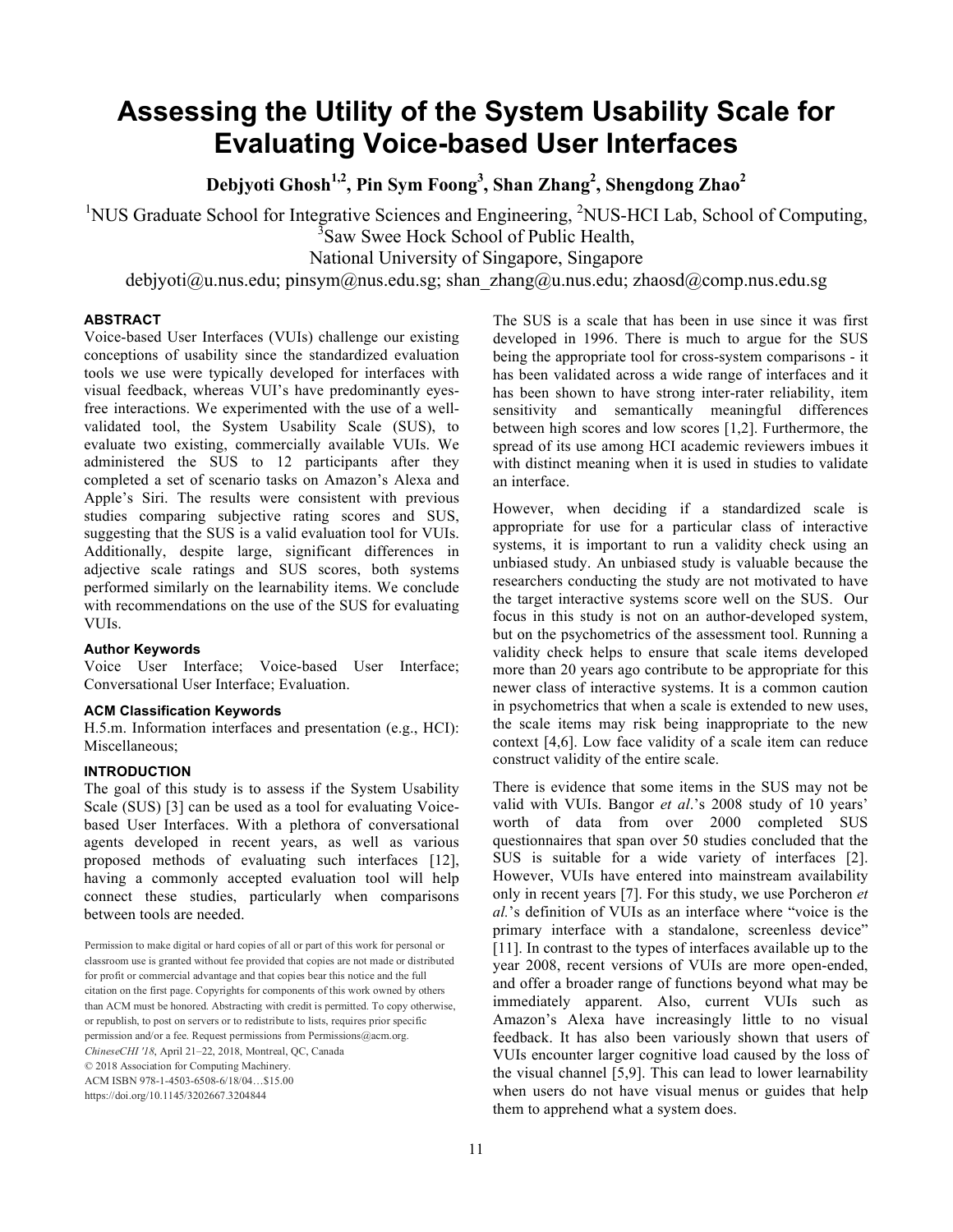| #              | <b>Item</b>                                                                                      |
|----------------|--------------------------------------------------------------------------------------------------|
| 1              | I think that I would like to use this interface<br>frequently.                                   |
| $\mathfrak{D}$ | I found the interface unnecessarily complex.                                                     |
| 3              | I thought the interface was easy to use.                                                         |
| 4              | I think that I would need the support of a technical<br>person to be able to use this interface. |
| 5              | I found the various functions in the interface were<br>well integrated.                          |
|                |                                                                                                  |

- <sup>6</sup> I thought there was too much inconsistency in this interface.
- $\frac{7}{7}$  I imagine that most people would learn to use this interface very quickly.
- <sup>8</sup> I found the interface very cumbersome / awkward to use.
- 9 I felt very confident using the interface.
- 10 I needed to learn a lot of things before I could get going with this interface.

### **Table 1. The 10 items of the System Usability Scale (SUS)**

Hence, of the 10 items in the SUS (Table 1), items 2, 6 and 10 may have questionable applicability since they can be interpreted as applying to visual mapping of the system's abilities, as opposed to a mental model created via the users' interaction with the system. Additionally, items 4 and 10 are the learnability factor components of the SUS [8], that, as mentioned above, have been documented to be more challenging for users due to the lack of visual interface support.

Hence, the goal of this study is to 1) check the validity of the SUS as a tool for assessing VUIs, and 2) examine more closely how the items apply to a defining characteristic of VUIs – the lack of visual feedback.

## **USABILITY STUDY: EVALUATION**

#### **Methods**

### *Participants*

12 participants (5 females, 7 males, mean age=24.33 years, SD=1.3) were recruited from a tertiary institute, according the inclusion criteria below:

- Do not own Echo or have similar device installed at home.
- Have not attempted to use Echo at a demo centre.
- Have not used any voice-based smart assistants like Siri, Alexa or Google Assistant in the past 6 months. ('Usage' is defined as having issued a query to the system and had it answered, regardless of response accuracy).

Exclusion criteria were:

- Frequent users of voice-based UIs.
- Below 18 years of age.



**Figure 1: Apparatus for Study — Siri on iPhone 7 Plus (***left***) and Alexa on Echo Dot (***right***).**

These criteria narrowed the pool of users to those who resemble participants testing a 'new' system, as is often the scenario of SUS use. All participants were fluent in English at the university level.

### *Procedure and Apparatus*

Participants were given a set of tasks (Table 2) derived from the common set of Quick Start instructions available for each system. They were instructed to perform the tasks using 2 interfaces — Apple's Siri running on iPhone 7 Plus, and Amazon's Alexa running on the Echo Dot (Figure 1). The order of presentation was counter-balanced. Visual engagement with Siri was precluded so that the conditions of interactions match Alexa's voice-based UI. Also, since the wake word for Siri, "Hey Siri" needs to be personalized for individual users for optimum user experience, all participants had to "set up Siri" with their own voice prior to using it. For each task, the participants were given a brief description of the task mentioning the desired outcome. Hence, the participants were not provided with accurate phrases but were free to use any phrasing of their choice to achieve the task goal.

| #                               | <b>Task</b>                                  |  |
|---------------------------------|----------------------------------------------|--|
| 1                               | Play some music                              |  |
| 2                               | Play a playlist                              |  |
| 3                               | Move over to the next song in the playlist   |  |
| 4                               | Reduce the volume                            |  |
| 5                               | Inquire details on the song being played     |  |
| 6                               | Add an item to the "Shopping" list           |  |
| 7                               | Set an alarm for the following day at 6 a.m. |  |
| 8                               | Start a timer for 30 seconds                 |  |
| 9                               | Inquire about the current weather conditions |  |
| 10                              | Search Wikipedia for Steve Jobs              |  |
| $\mathbf{r}$ , and $\mathbf{r}$ |                                              |  |

#### **Table 2. List of tasks to be performed on both Siri and Alexa.**

For each interface, after completing the set of 10 tasks the participants were asked to fill in a digital form with 10 SUS

L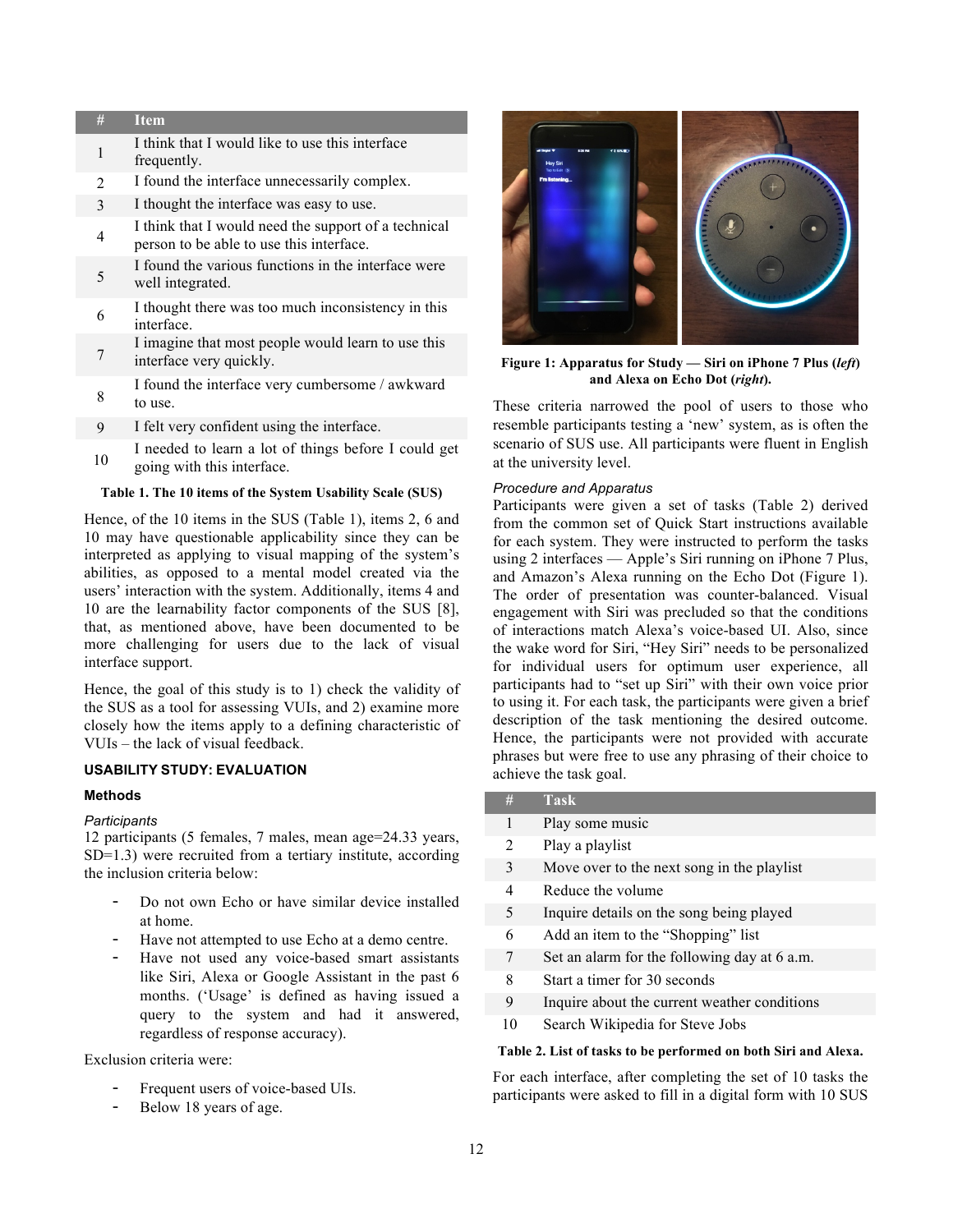items (each item rated on a scale of  $1-5$ ;  $1 =$  "Strongly Disagree",  $5 =$  "Strongly Agree") of which  $5$  were negatively worded. Next, they completed the 7-point Adjective Rating Scale that was used in previous studies to map semantic meaning to the SUS scores [1], numbered from 1 (anchored with the adjective, "Worst Imaginable") to 7 (anchored with the adjective, "Best Imaginable"). After testing both systems, the participants were asked to enter their preference for the interface (Siri/Alexa) based on their current experience.

Finally, they were interviewed on the following open-ended questions:

- 1. What factors made you choose your preferred interface over the other?
- 2. Were there any difficulties that you faced while performing the tasks? Why?



**Results and Discussion**



**Figure 2: Strong correlation (r=0.94) between SUS and Adjective Rating scores**

*SUS convergent validity with Adjective Rating Scale* The SUS scores were strongly correlated with the Adjective Ratings score  $(r=0.94)$  (Figure 2). This score is in keeping with previous work that reported scores at 0.86 [2].

#### *SUS concurrent validity (ability to distinguish between groups)*

A paired-samples t-test was conducted to compare the SUS scores for Siri and Alexa. There was a significant difference in the scores for Siri (mean=54.167, SD=15.715) and Alexa (mean=84.792, SD=9.26); t(11)=8.0424, p=0.0001. This suggests that Alexa performed better than Siri on the SUS, with the Alexa performing above average for the SUS, and Siri performing below average.

This quantitative difference was reflected in the post-study participant response to the choice of preferred interface. All 12 participants chose Alexa over Siri. Also, with a mean SUS score > 80, Alexa qualified as a semantically "good" interface whereas Siri with a mean < 70 was interpreted as having "usability issues that were a cause for concern" [1]. Figure 3 shows the mean SUS scores for the 10 individual items for both interfaces. Figure 4 shows the number of



**Figure 3: Mean SUS scores for all SUS items were significantly different across all items except for item 4 and 10. Significance levels: \*\*P < 0.01, \*\*\*P < 0.001, \*\*\*\*P < 0.0001.**



**Figure 4: Frequency of adjective ratings (1-7).**

participants choosing each rating in the adjective rating scale.

Qualitative feedback from the participants provided insights into the factors accounting for Alexa's preference over Siri: 1) Siri had to be set up prior to use for optimum user experience. Yet, Siri failed to respond to the wake word "Hey Siri" on several occasions. Alexa, however, was responsive to its wake word "Alexa"; 2) The amount of audio feedback from Siri was insufficient for eyes-free use, whereas with Alexa there was no perceived difficulty with eyes-free use; 3) Compared to Alexa, Siri was less able to cope with different accents; and 4) Speech recognition for Alexa was more robust, reliable and consistent as compared to Siri.

Taken together, the qualitative feedback indicates that the SUS had the ability to discriminate clearly between what users felt was more or less usable.

### *The Issue of Learnability*

Overall, the previous findings indicate that the SUS is a valid tool for evaluating VUIs (inasmuch as Alexa and Siri represent the state of the art in VUIs). However, items 4 and 10 offered some cause for concern.

In our study, Siri and Alexa had similar scores on these items – the difference was non-significant. These two items, were identified in the SUS factorization study by Lewis and Sauro [8] to be the items that indicate the learnability of the target system, as opposed to its usability. In a study on the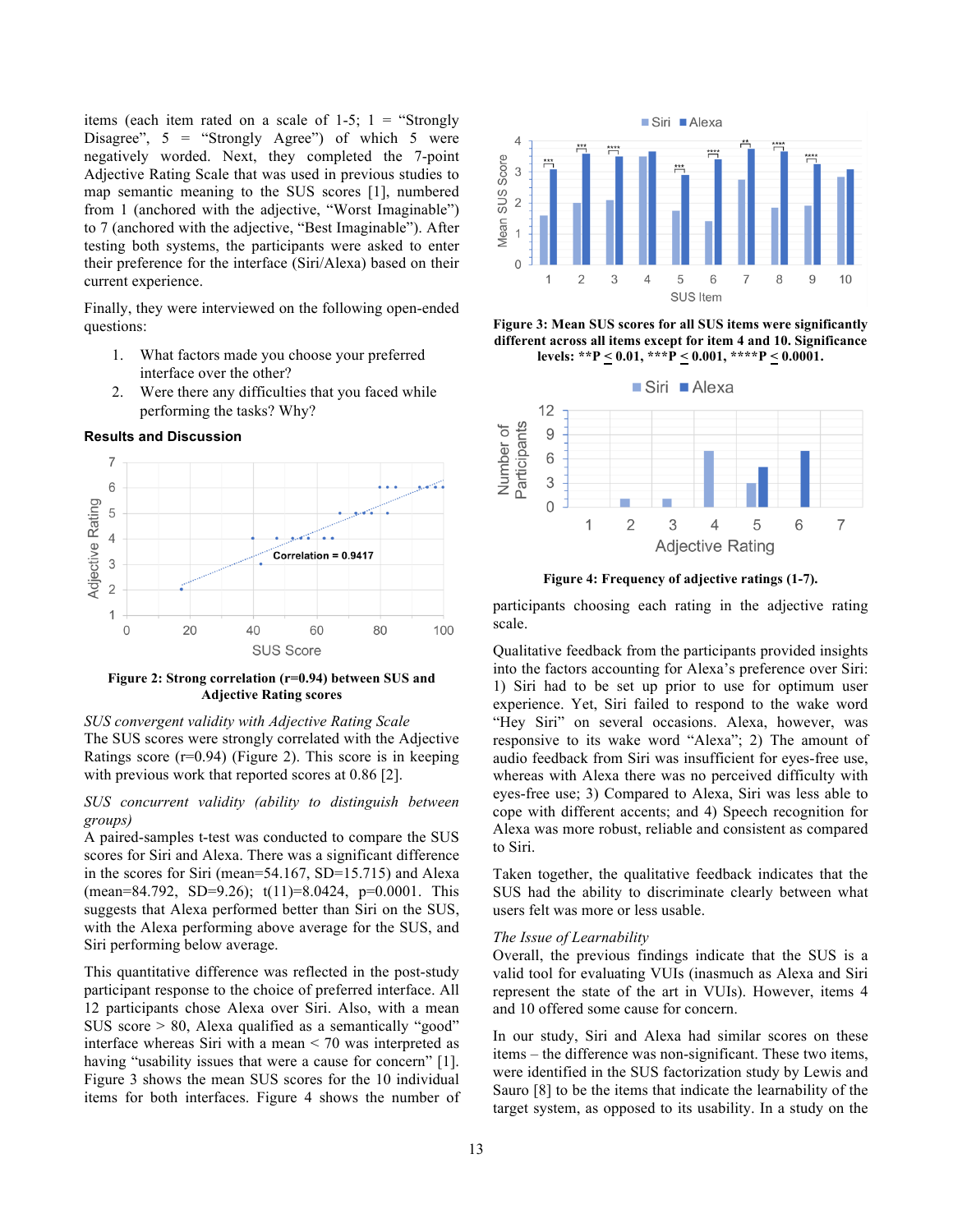interactional qualities of conversational agents, Luger & Sellen [9] found that "user expectations (were) dramatically out of step with the operation of the systems, particularly in terms of known machine intelligence, system capability and goals." In keeping with Norman's description of a "gulf of execution" [10], Luger and Sellen go on to explain that this gulf exists because of a "manifest dissonance" between users expectation and their assessment of system intelligence. Similarly, Porcheron *et al*. [11], in listing the various issues associated with everyday interactions with VUIs, suggest also that far more can be done to increase the mutual intelligibility of VUIs and the users operating the device. Returning to SUS items 4 (mean=3.58, SD=0.78) and 10 (mean=2.96, SD=1.12), the aforementioned research suggests that these items should have scored lower than an average of 3.27 out of 5. Bangor *et al.*'s 2008 study [2] places the items' means at  $1.83$  (SD=1.16) and  $2.03$ (SD=1.24) respectively. Furthermore, there were no significant differences between Alexa and Siri on these items, even though under our study conditions Alexa outperformed Siri on all the other items, and overall on the SUS scale.

Upon closer examination of our study design, we found that the tasks for our study did not require users to form a request of the system independently. The appropriate vocabulary was supplied within the task instruction. In other words, the formulation of the tasks did not require the users to explore the abilities of each VUI. When asked to assess if they required "additional assistance" to use the VUI (item 4), or if they "needed to learn a lot of things to use the interface" (item 10), users had no gauge of the full extent of the VUI's capabilities, and hence were assessing the item on the limited scale of their constrained experience space.

In contrast, graphical user interfaces offer a visual menu of options, enabling users to have a better assessment of what further functions are available beyond the immediate ones. When users are more informed, they are likely more able to assess the extent of learning or assistance still needed in order to continue using the interface.

## **CONCLUSION**

Overall, our small-scale, unbiased, validity check study indicates that the SUS is appropriate for evaluating VUIs, offering both convergent and concurrent validity. We recommend that researchers can use the SUS to assess the usability of VUIs. As with previous recommendations, the SUS can and should be used with other measures for more specific evaluations. Additionally, in order for items 4 and 10 of the SUS to be sufficiently sensitive, it is important that researchers create tasks that cause users to examine or explore the full extent of the VUI's functionalities. This is particularly important in VUIs that have little or no visual representation of the menu of abilities offered.

## **REFERENCES**

- 1. Aaron Bangor, Philip Kortum, and James Miller. 2009. Determining What Individual SUS Scores Mean: Adding an Adjective Rating Scale. *J. Usability Studies* 4, 3: 114–123.
- 2. Aaron Bangor, Philip T. Kortum, and James T. Miller. 2008. An Empirical Evaluation of the System Usability Scale. *International Journal of Human–Computer Interaction* 24, 6: 574–594. https://doi.org/10.1080/10447310802205776
- 3. John Brooke. 1996. SUS-A quick and dirty usability scale. *Usability evaluation in industry* 189, 194: 4–7.
- 4. Lee Anna Clark and David Watson. 1995. Constructing validity: Basic issues in objective scale development. *Psychological assessment* 7, 3: 309.
- 5. Debjyoti Ghosh, Pin Sym Foong, Shengdong Zhao, Di Chen, and Morten Fjeld. 2018. EDITalk: Towards Designing Eyes-free Interactions for Mobile Word Processing. *Proceedings of the 2018 CHI Conference on Human Factors in Computing Systems - CHI '18.*  https://doi.org/10.1145/3173574.3173977
- 6. Timothy R. Hinkin, J. Bruce Tracey, and Cathy A. Enz. 1997. Scale construction: Developing reliable and valid measurement instruments. *Journal of Hospitality & Tourism Research* 21, 1: 100–120.
- 7. Lorenz Cuno Klopfenstein, Saverio Delpriori, Silvia Malatini, and Alessandro Bogliolo. 2017. The Rise of Bots: A Survey of Conversational Interfaces, Patterns, and Paradigms. 555–565. https://doi.org/10.1145/3064663.3064672
- 8. James R. Lewis and Jeff Sauro. 2009. The Factor Structure of the System Usability Scale. In Human Centered Design (Lecture Notes in Computer Science), 94–103. https://doi.org/10.1007/978-3- 642-02806-9\_12
- 9. Ewa Luger and Abigail Sellen. 2016. "Like Having a Really Bad PA": The Gulf between User Expectation and Experience of Conversational Agents. *Proceedings of the 2016 CHI Conference on Human Factors in Computing Systems - CHI '16*:5286–5297. https://doi.org/10.1145/2858036.2858288
- 10. Donald A. Norman. 2002. *The design of everyday things*. Basic Books, New York.
- 11. Martin Porcheron, Joel E. Fischer, Stuart Reeves, and Sarah Sharples. 2018. Voice Interfaces in Everyday Life. https://doi.org/10.1145/3173574.3174214